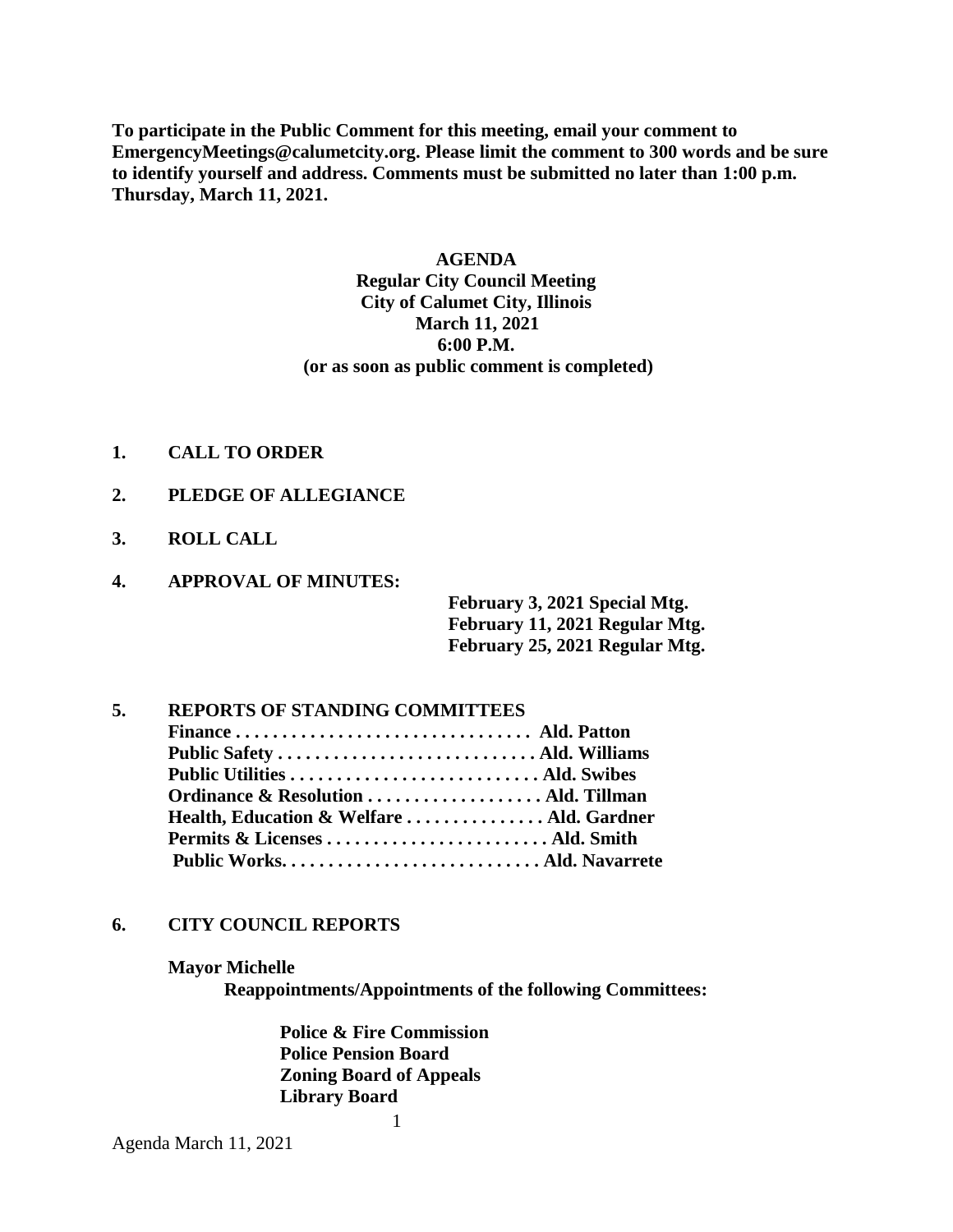**City Clerk Figgs**

 **City Treasurer Tarka**

**Alderman Navarrete**

**Alderman Swibes**

**Alderman Tillman**

**Alderman Williams**

**Alderman Gardner**

**Alderman Patton**

**Alderman Smith**

#### **7. INFORMATIONAL ITEMS TO BE ACCEPTED AND PLACED ON FILE**

| A. Illinois Commerce<br><b>Commission</b>           | RE: Illinois Commerce Commission v.<br><b>Northern Illinois Gas Company</b><br>d/b/a Nicor Gas Company    |
|-----------------------------------------------------|-----------------------------------------------------------------------------------------------------------|
| <b>B.</b> Illinois Commerce<br><b>Commission</b>    | <b>RE: Illinois Commerce Commission v.</b><br><b>Commonwealth Edison Company</b>                          |
| C. Board of Fire and Police<br><b>Commissioners</b> | <b>RE:</b> Informing the Council of the hiring of firefighter<br>Cesar Garcia effective February 26, 2021 |
| <b>D.</b> City Treasurer Tarka                      | <b>RE: Revenue &amp; Expense Reports December 2020</b><br>& January 2021                                  |
| E. City Clerk Figgs                                 | <b>RE: Revenue Report February 2021</b>                                                                   |

### **8. NEW BUSINESS**

## **A. Various Action Items:**

**1. Approve the procurement of a review appraisal in support of the City's intervention in PTAB # 18-43550 River Oaks Realty in an amount not to exceed \$3000.00.**

Agenda March 11, 2021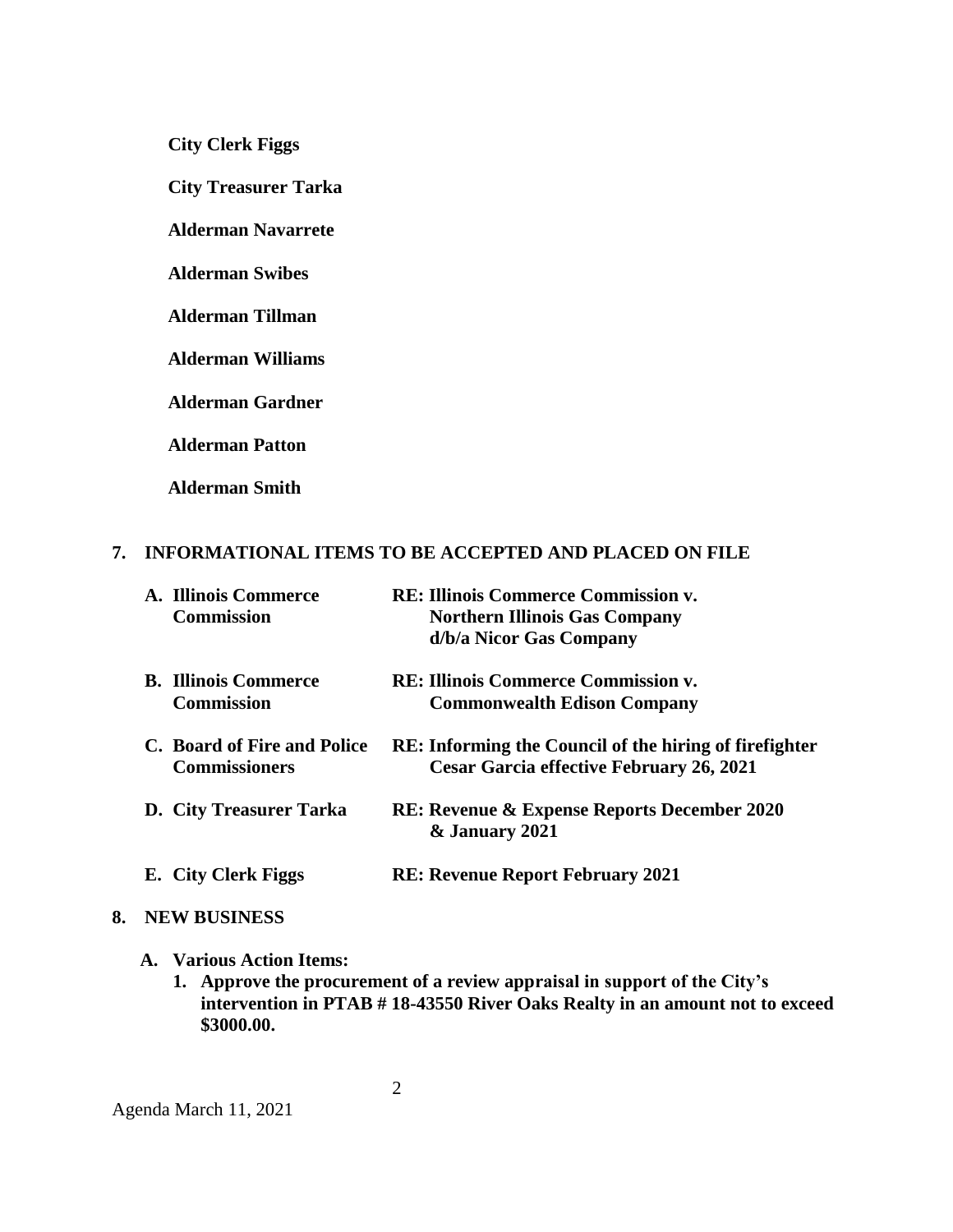**2. Approve revised staggered refund schedule for 2014 – 2016 River Oaks PTAB cases.**

# **B. BUILDING PERMITS - None**

## **C. RESOLUTIONS AND ORDINANCES**

- **1. An Ordinance Amending Article II ("Flood Damage Prevention") Of Chapter 34 ("Floods") Of The Municipal Code Of The City Of Calumet City, Cook County, Illinois (Manufactured Homes)**
- **2. An Ordinance Amending Gaming Terminal Fees.**
- **3. A Resolution Honoring The Life Of Bishop Renaldo J. Kyles Of Kingdom Builders Church.**
- **4. A Resolution Amending Resolution 11-53 To Add Additional Parcel 416 154th Place; And Authorizing The Clerk And/Or Corporation Counsel To Execute All Documentation To Effectuate Said Conveyance Of Surplus Real Estate.**
- **5. Resolution To Retain The Services Of Robinson Engineering For Phase I Engineering In The Amount Of \$450,000 To Be Paid From The 2020 Invest In Cook Grant; \$90,000.00 City Match To Be Paid From MFT Funds, For The Bike Bath Continuation On Michigan City Road From Torrence To The Burnham Greenway Bike Path; Direct The Mayor To Sign Said Agreement And Authorize The City Treasurer To Pay.**
- **6. Resolution To Approve The Use Of Motor Fuel Tax Funds As The City's Match For The Phase I Engineering For The Michigan City Road Bike Path From Torrence Ave To The Burnham Greenway.**

### **D. FINANCIAL MATTERS**

- **1. Approve air leak and intake valve linkage repairs to Engine 11; authorize the City Treasurer to remit payment to Fire Service Inc. in the amount of \$5,336.97 and to charge account #00617-54150.**
- **2. Approve purchase and replacement of three (3) thermal imaging cameras; authorize the City Treasurer to remit payment to Air One Equipment in the amount not to exceed \$22,500.00 and to charge account #06617-55135.**

Agenda March 11, 2021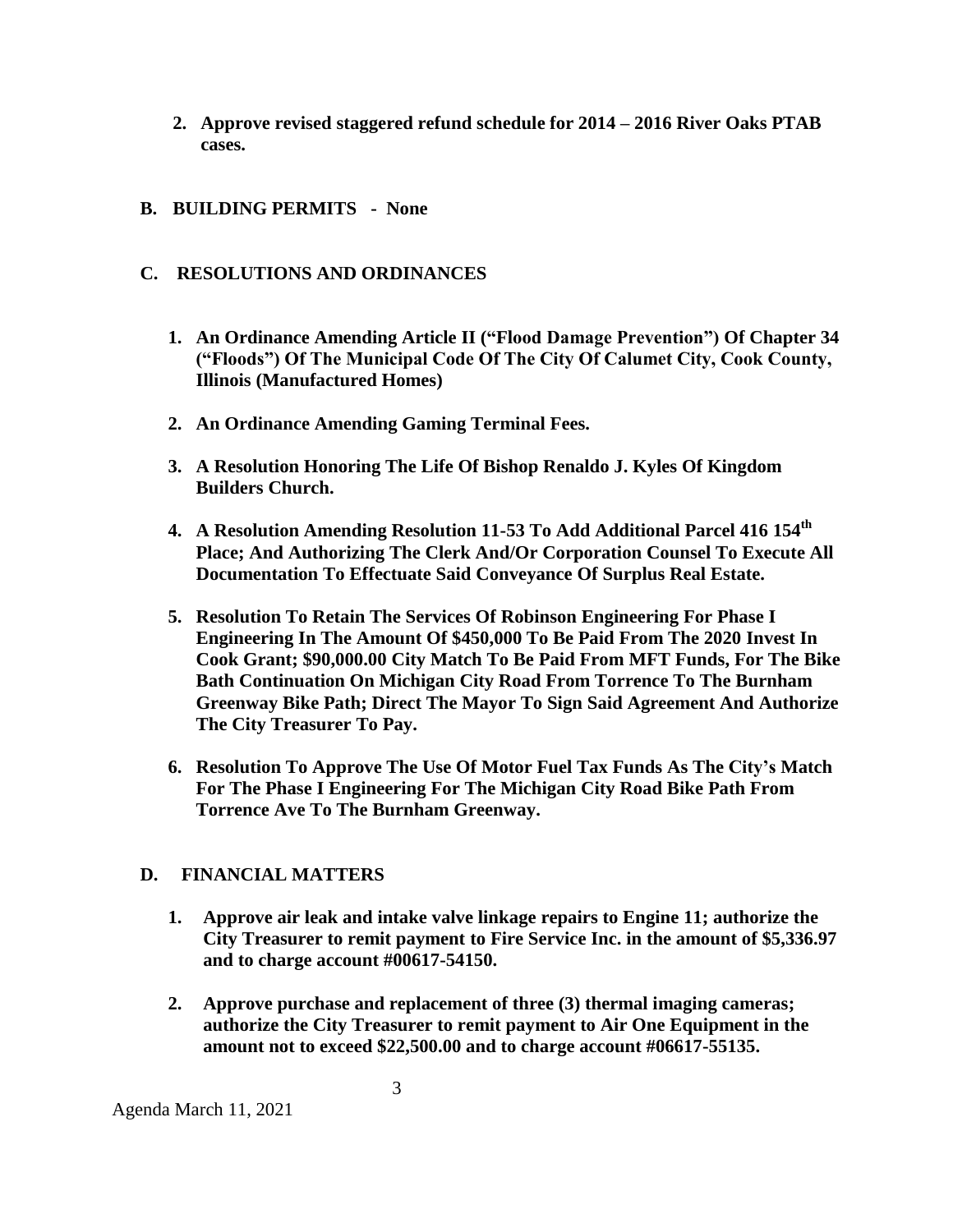- **3. Approve the rechassis and repairs of Ambulance 12 due to damage caused by involvement in an accident on December 6, 2020; authorize the City Treasurer to remit payment to Foster Coach in the amount of \$105,942.00 and to charge account #06607-55100 (Expense will be reimbursed by insurance in the amount of \$98,135.86 and deposited back into the account)**
- **4. Authorize the City Treasurer to remit payment to Currie Motors in the amount of \$64,006.00 for the previously approved purchase of one (1) 2021 Ford Transit 250 in the amount of \$29,343.00 and one (1) Ford Transit 350 in the amount of \$34,663.00 for the Police Department and to charge account #06860-57117 (Federal Asset Forfeiture Account-Law Enforcement Equipment) Note: Currie Motors was awarded the SPC contract for these vehicles.**
- **5. Authorize the City Treasurer to remit payment to Currie Motors in the amount of \$38,120.00 for the previously approved purchase of a new vehicle, as listed in the communication, for the Police Department and to charge account #06960- 57104 (State Asset Forfeiture Account-Vehicles and Equipment) Note: Currie Motors was awarded the SPC contract for these vehicles.**
- **6. Authorize the City Treasurer to remit payment to Chevrolet of Homewood in the amount not to exceed \$29,147.10 for the previously approved purchase of a new vehicle, as listed in the communication, for the Police Department and to charge account #06960-57104 (State Asset Forfeiture Account-Vehicles and Equipment)**
- **7. Approve the replacement of the roof top air conditioner compressor servicing the 1st floor of the Police Department; authorize the City Treasurer to remit payment to Precision Control Systems in the amount of \$12,450.00 and to charge account #01060-52345.**
- **8. Approve the emergency demolition of the property located at 292 Luella due to unsafe, unsanitary conditions as a result of collapse due to snow; authorize the City Treasurer to remit payment to Holland Asphalt in the amount of \$4,970.00 to charge account #12507-52645.**
- **9. Approve the emergency demolition of the property located at 538 155th Pl. due to unsafe, unsanitary conditions as a result of structural fire; authorize the City Treasurer to remit payment to Holland Asphalt in the amount of \$23,700.00 to charge account #12507-52645.**